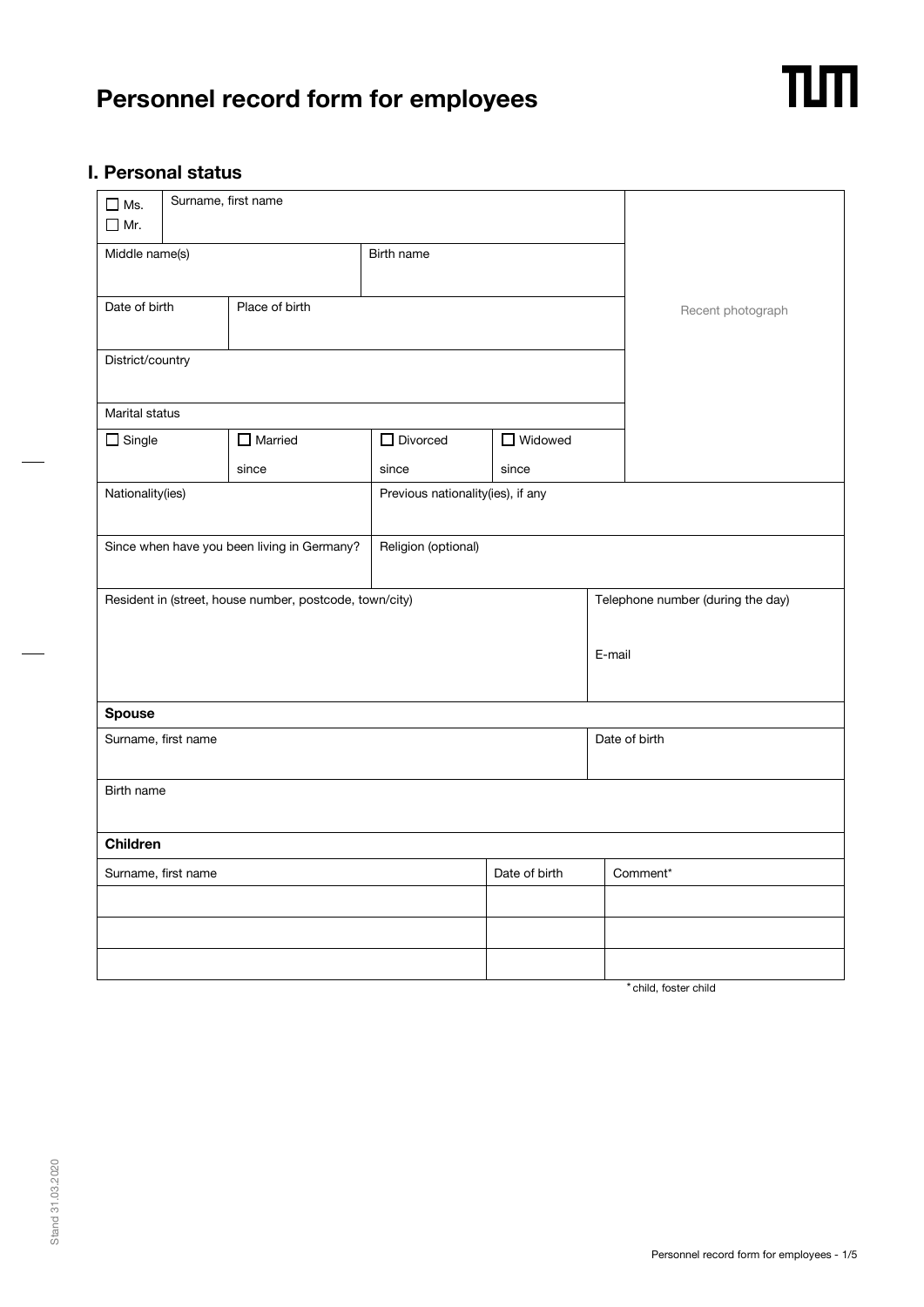# **II. Special needs**

| Severely disabled (§ 2 of the German Social<br>Code, Part IX, SGB)<br>Yes <sup>1</sup><br>No                                                                                                           | Official<br>disability<br>recognition<br>of<br>severe<br>status/status equivalent to severe<br>disability<br>dated | Degree of disability (out of 100)                                                                                                                                           |
|--------------------------------------------------------------------------------------------------------------------------------------------------------------------------------------------------------|--------------------------------------------------------------------------------------------------------------------|-----------------------------------------------------------------------------------------------------------------------------------------------------------------------------|
| For fixed-term employment contracts with academic staff<br>in accordance with $\S 2$ (1) of the German Act on Fixed-<br>Contracts<br>Term<br>for<br>(Wissenschaftszeitvertragsgesetz, WissZeitVG), the | Academic<br>Staff<br>explanations in the appendix.                                                                 | following information is required to determine<br>the<br>permitted period of temporary employment pursuant to<br>§ 2 (1) of the WissZeitVG. Please also note the additional |
| Do you need any assistive devices (please provide a description)?                                                                                                                                      |                                                                                                                    |                                                                                                                                                                             |
| Are you in good health and in a position to perform all employment-related duties<br>(e.g. also including employment-related travel, etc.)?                                                            |                                                                                                                    | $\Box$ Yes<br>$\Box$ No                                                                                                                                                     |

# **III. School education, university education and vocational training**

Schools, universities or training institutions attended

| Name |       | From        | ${\sf To}$          |
|------|-------|-------------|---------------------|
| Type | Place | Examination | Result <sup>2</sup> |
| Name |       | From        | ${\sf To}$          |
| Type | Place | Examination | Result <sup>2</sup> |
| Name |       | From        | ${\sf To}$          |
| Type | Place | Examination | Result <sup>2</sup> |
| Name |       | From        | ${\sf To}$          |
| Type | Place | Examination | Result <sup>2</sup> |
| Name |       | From        | ${\sf To}$          |
| Type | Place | Examination | Result <sup>2</sup> |

<sup>1)</sup> Please provide corresponding evidence.

<span id="page-1-1"></span><span id="page-1-0"></span><sup>2)</sup> If final examinations were not offered or not completed at the school specified (high school, vocational and commercial colleges, etc.), specify here the number of school years successfully completed at this school.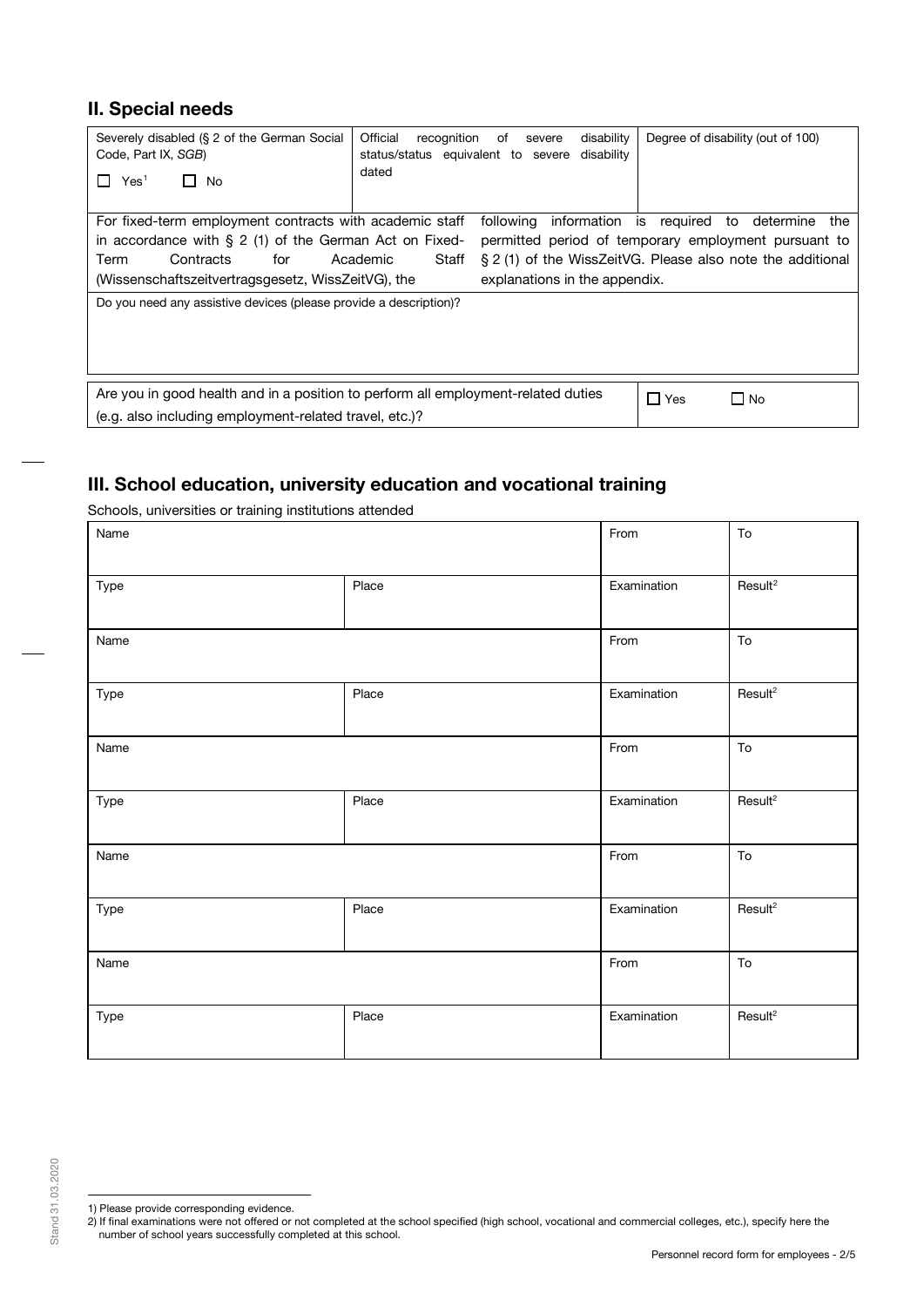# **IV. Previous professional experience (all positions including assistant positions, etc.)**

**Please complete the table in full** and provide **evidence** of the periods specified. Periods of absence, such as special leave, parental leave, etc., must also be specified.

### **Notes:**

1. The human resources administration offices of the Technical University of Munich (TUM) use this overview to ascertain the **periods of employment prior to service** that can be taken into consideration when setting the grade within the respective salary bracket that determines the individual salary within the pay scale. Please refer to the corresponding notes on the information sheet regarding the remuneration system – determination of grades. Periods of employment that are not specified **on this form cannot be subsequently taken into consideration**.

2. For **fixed-term employment contracts with academic** staff in accordance with § 2 (1) of the German Act on Fixed-Term Contracts for Academic Staff (*Wissenschaftszeitvertragsgesetz*, *WissZeitVG*), information on all employment subsequent to completion of university education is required as a basis for calculating the permitted period of temporary employment pursuant to § 2 (1) of the *WissZeitVG*. Where this employment included extended leave or reduced working hours for the reasons given in § 2 (5) of the *WissZeitVG* (§ 57 b (4) of the German University Framework Act (*HRG*) or § 57 c (6) of the *HRG* (previous version), please specify and include corresponding evidence. Please also refer to the **additional explanations in the appendix**.

| As (type of employment)               | From - to (day/month/year)                   |                |                             |  |
|---------------------------------------|----------------------------------------------|----------------|-----------------------------|--|
| With (name of employer <sup>3</sup> ) | Duration<br>$\Box$ FT $\Box$ PT <sup>4</sup> | Hours per week | Salary bracket <sup>5</sup> |  |
| As (type of employment)               | From - to (day/month/year)                   |                |                             |  |
| With (name of employer <sup>3</sup> ) | Duration<br>$\Box$ FT $\Box$ PT <sup>4</sup> | Hours per week | Salary bracket <sup>5</sup> |  |
| As (type of employment)               | From - to (day/month/year)                   |                |                             |  |
| With (name of employer <sup>3</sup> ) | Duration<br>$\Box$ FT $\Box$ PT <sup>4</sup> | Hours per week | Salary bracket <sup>5</sup> |  |
| As (type of employment)               | From - to (day/month/year)                   |                |                             |  |
| With (name of employer <sup>3</sup> ) | Duration<br>$\Box$ FT $\Box$ PT <sup>4</sup> | Hours per week | Salary bracket <sup>5</sup> |  |
| As (type of employment)               | From - to (day/month/year)                   |                |                             |  |
| With (name of employer <sup>3</sup> ) | Duration<br>$\Box$ FT $\Box$ PT <sup>4</sup> | Hours per week | Salary bracket <sup>5</sup> |  |
| As (type of employment)               | From - to (day/month/year)                   |                |                             |  |
| With (name of employer <sup>3</sup> ) | Duration<br>$\Box$ FT $\Box$ PT <sup>4</sup> | Hours per week | Salary bracket <sup>5</sup> |  |

- <span id="page-2-0"></span>3) Please provide the exact name of the place of employment without using abbreviations.
- <span id="page-2-2"></span><span id="page-2-1"></span>4) FT: Full-time, PT: Part-time
- 5) In the case of public service employment, please also specify the salary bracket/grade.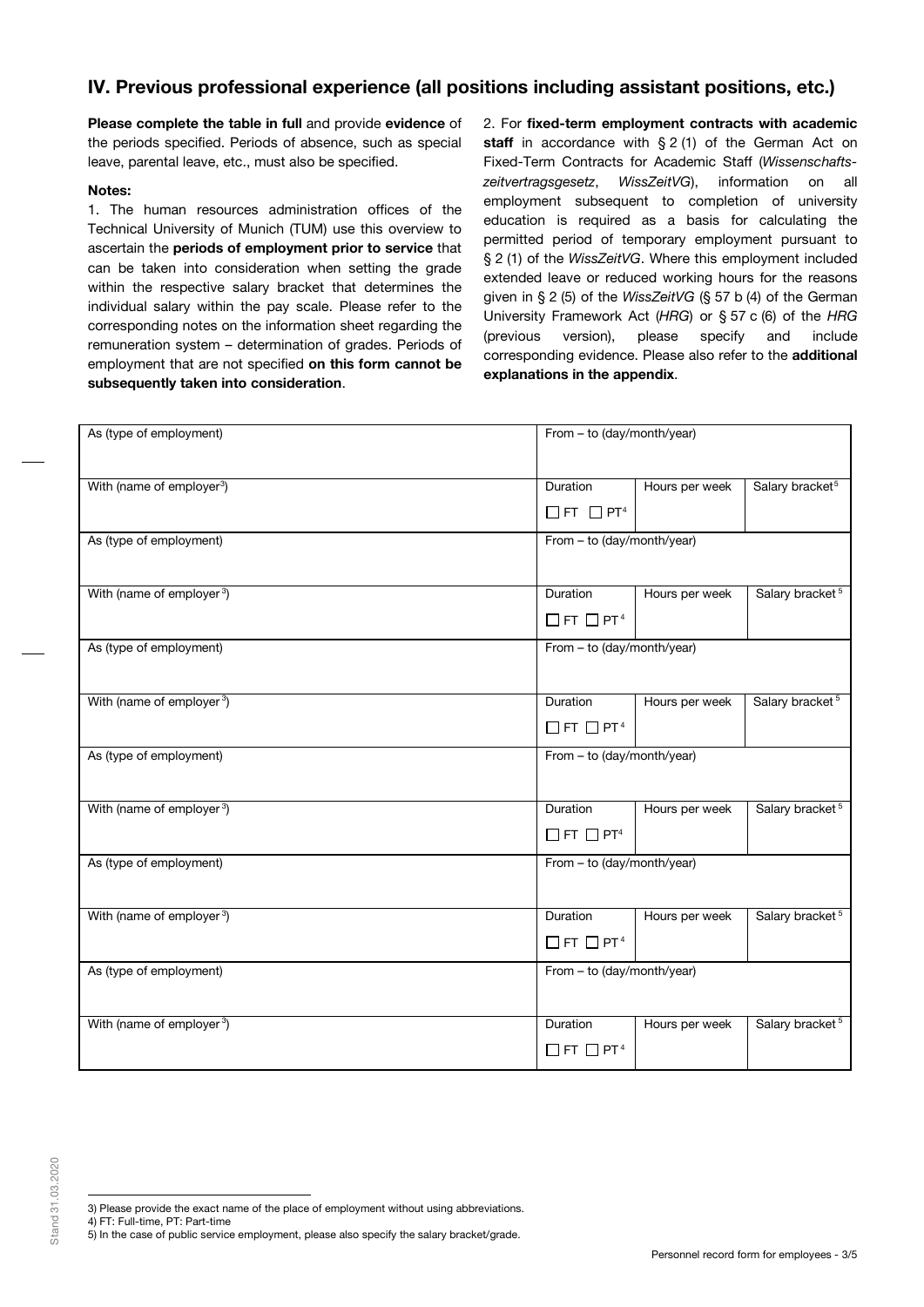#### **Information on the doctoral program**

Please answer these questions regardless of whether work on a doctoral degree will form part of your employment or has done so in the past. For **fixed-term employment contracts with academic staff** pursuant to § 2 (1) of the German Act on Fixed-Term Contracts for Academic Staff (*Wissenschafts-*

*zeitvertragsgesetz, WissZeitVG*), this information is required as a basis for calculating the permitted period of temporary employment pursuant to § 2 (1) of the *WissZeitVG*. Please also refer to the **additional explanations in the appendix**.

| 100133511361141137 |                                          |                                |                                     |  |
|--------------------|------------------------------------------|--------------------------------|-------------------------------------|--|
| assigned           | A topic for the doctoral thesis has been | Start date of doctoral program | Completion date of doctoral program |  |
| Yes                | No                                       |                                |                                     |  |

## **V. Criminal/Investigation proceedings**

| Are you currently the subject of criminal/investigation proceedings?                                                                                                                                                                                   | ∣ Yes      | l No |
|--------------------------------------------------------------------------------------------------------------------------------------------------------------------------------------------------------------------------------------------------------|------------|------|
| Do you have prior convictions?<br>(Any convictions which are not registered in the German Federal Central Criminal Register, which<br>are not to be recorded in the Certificate of Good Conduct, or which are to be erased, need not<br>be disclosed.) | $\Box$ Yes | l No |
| Other information                                                                                                                                                                                                                                      |            |      |

.......................................................................................................... ..........................................................................................................

## **VI. Loyalty to the German Constituion**

I acknowledge receipt of the list of extremist or extremistinfluenced organizations provided to me (see Questionnaire for the assessment of loyalty to the German Constitution). If the information provided in this questionnaire has changed or will change, I undertake to notify Human Resources without delay.

This also applies in case I am transferred, with or without a temporary interruption, to a different employment or *Beamte* position. The current version of the a.m. list may be found in TUM's services directory (*Dienstleistungskompass*) under *Verfassungstreue*.

**I hereby affirm that I have provided the information given on pages 1–4 of the personnel record form in good faith and confirm that this information is accurate. I am aware that intentionally providing incorrect information may result in immediate termination without notice or rescission of the employment contract. I will also be held liable for any false or incomplete information I have provided negligently.** 

**I confirm that I have read and understood the data protection information on collecting and processing personal data in connection with recruiting and employment in accordance with Art. 13 of the General Data Protection Regulation of the European Union (GDPR). Access to our privacy policy is provided in the services directory (***Dienstleistungskompass***) under the heading "***Datenschutz – Personalverhältnisse***" at [https://portal.mytum.de/kompass.](https://portal.mytum.de/kompass)**

Place, date **Signature (first name and surname written in full)** Signature (first name and surname written in full)